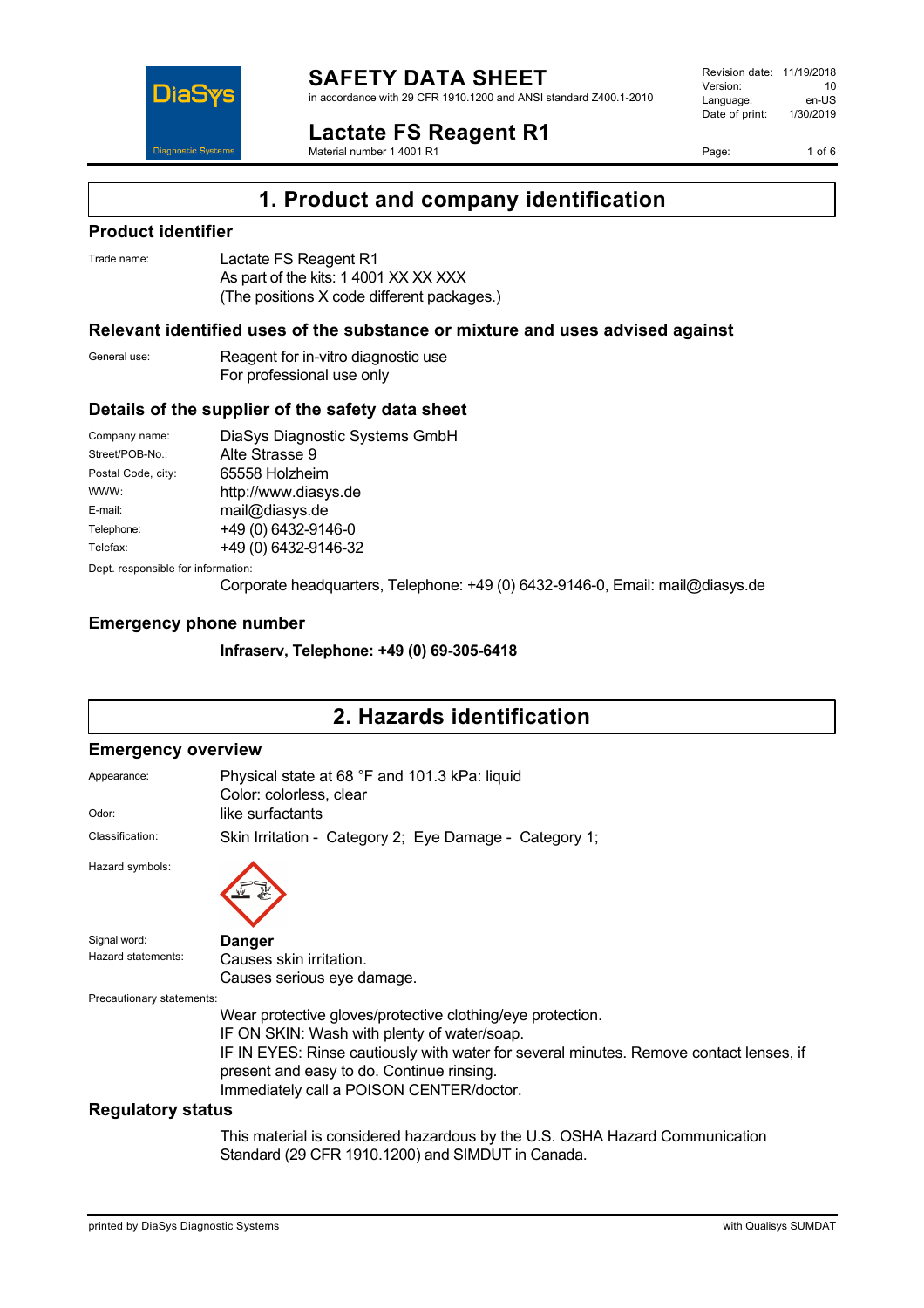

## **Lactate FS Reagent R1**

Material number 1 4001 R1

Page: 2 of 6



### **Hazards not otherwise classified**

see section 11: Toxicological information

# **3. Composition / Information on ingredients**

Chemical characterization: Aqueous solution of anorganic salts and organic compounds.

Relevant ingredients:

| CAS No.      | Designation            | Content  | Classification.               |
|--------------|------------------------|----------|-------------------------------|
| CAS 616-29-5 | 1,3-Diaminopropan-2-ol | $< 5 \%$ | Skin Corrosion - Category 1B. |

Additional information: Contains Sodium azide (0.95 g/L) as preservative.

|                         | 4. First aid measures                                                                                                                                                                                                                                 |
|-------------------------|-------------------------------------------------------------------------------------------------------------------------------------------------------------------------------------------------------------------------------------------------------|
| General information:    | First aider: Pay attention to self-protection!<br>If medical advice is needed, have product container or label at hand.<br>Take off contaminated clothing and wash it before reuse.                                                                   |
| In case of inhalation:  | Provide fresh air. Seek medical treatment in case of troubles.                                                                                                                                                                                        |
| Following skin contact: | Remove residues with soap and water. In case of skin irritation, consult a physician.                                                                                                                                                                 |
| After eye contact:      | Immediately flush eyes with plenty of flowing water for 10 to 15 minutes holding eyelids<br>apart. Remove contact lenses, if present and easy to do. Continue rinsing. Subsequently<br>seek the immediate attention of an ophthalmologist.            |
| After swallowing:       | Rinse mouth thoroughly with water. Do not induce vomiting without medical advice. Have<br>victim drink large quantities of water, with active charcoal if possible. Seek medical<br>attention. Never give anything by mouth to an unconscious person. |
|                         | Most important symptoms/effects, acute and delayed                                                                                                                                                                                                    |

Causes serious eye damage. Causes skin irritation.

### **Information to physician**

Treat symptomatically.

## **5. Fire fighting measures**

not combustible

Auto-ignition temperature: No data available

```
Suitable extinguishing media:
```
Product is non-combustible. Extinguishing materials should therefore be selected according to surroundings.

### **Specific hazards arising from the chemical**

Fires in the immediate vicinity may cause the development of dangerous vapors. In case of fire may be liberated: nitrogen oxides (NOx), carbon monoxide and carbon dioxide.

Protective equipment and precautions for firefighters:

Wear self-contained breathing apparatus.

Additional information: Do not allow fire water to penetrate into surface or ground water.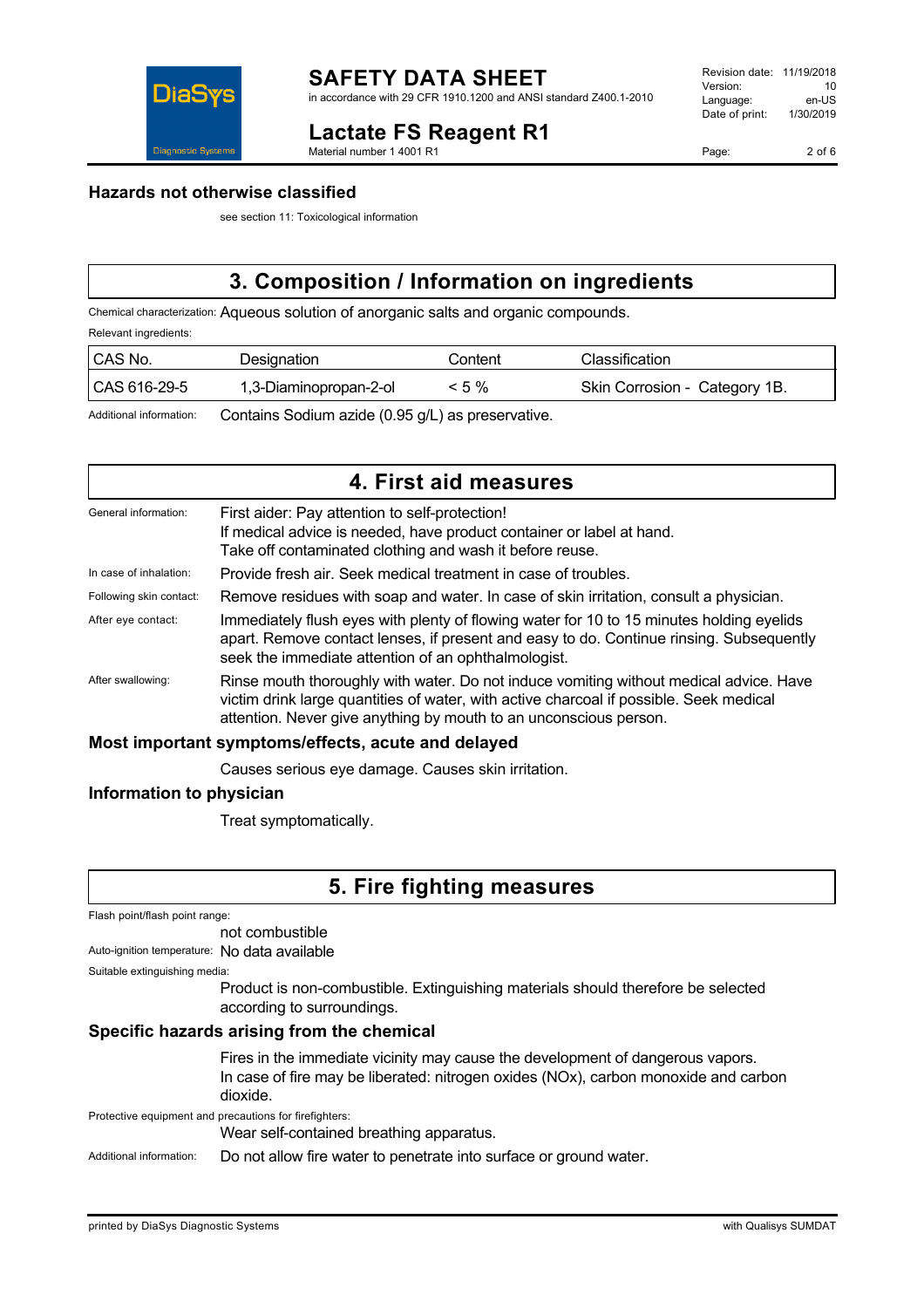

## **SAFETY DATA SHEET**

in accordance with 29 CFR 1910.1200 and ANSI standard Z400.1-2010

## **Lactate FS Reagent R1**

Material number 1 4001 R1

Revision date: 11/19/2018 Version: 10<br>Language: en-LIS Language: en-US<br>Date of print: 1/30/2019  $Date$  of print:

Page: 3 of 6

## **6. Accidental release measures**

Personal precautions: Avoid contact with skin and eyes. Provide adequate ventilation. Wear appropriate protective equipment. Keep unprotected people away. Take off contaminated clothing and wash it before reuse.

Environmental precautions:

Do not allow to penetrate into soil, waterbodies or drains.

Methods for clean-up: Soak up with absorbent materials such as sand, siliceus earth, acid- or universal binder. Store in special closed containers and dispose of according to ordinance. Wash spill area with plenty of water.

## **7. Handling and storage**

#### **Handling**

Advices on safe handling: Provide adequate ventilation, and local exhaust as needed. Avoid contact with skin and eyes. Keep all containers, equipment and working place clean. Wear appropriate protective equipment. Do not eat, drink or smoke when using this product. Wash hands thoroughly after handling. Take off contaminated clothing and wash it before reuse. Have eye wash bottle or eye rinse ready at work place.

### **Storage**

Requirements for storerooms and containers:

Keep containers tightly closed and at a temperature between 35.6 °F and 46.4 °F. Do not freeze. Protect from light. Keep sterile.

Hints on joint storage: Do not store together with: strong acids, alkalis. Keep away from food, drink and animal feedingstuffs.

## **8. Exposure controls / personal protection**

### **Engineering controls**

Provide adequate ventilation, and local exhaust as needed. See also information in chapter 7, section storage.

### **Personal protection equipment (PPE)**

| Eye/face protection             | Tightly sealed goggles according to OSHA Standard - 29 CFR: 1910.133 or ANSI<br>Z87.1-2010.                                                                                                                                                       |
|---------------------------------|---------------------------------------------------------------------------------------------------------------------------------------------------------------------------------------------------------------------------------------------------|
| Skin protection                 | Wear suitable protective clothing.                                                                                                                                                                                                                |
|                                 | Protective gloves according to OSHA Standard - 29 CFR: 1910.138.<br>Glove material: Nitrile rubber - Breakthrough time: >480 min.<br>Observe glove manufacturer's instructions concerning penetrability and breakthrough time.                    |
| Respiratory protection:         | Provide adequate ventilation.                                                                                                                                                                                                                     |
| General hygiene considerations: |                                                                                                                                                                                                                                                   |
|                                 | Avoid contact with skin and eyes. Do not eat, drink or smoke when using this product.<br>Wash hands thoroughly after handling. Take off contaminated clothing and wash it before<br>reuse. Have eye wash bottle or eye rinse ready at work place. |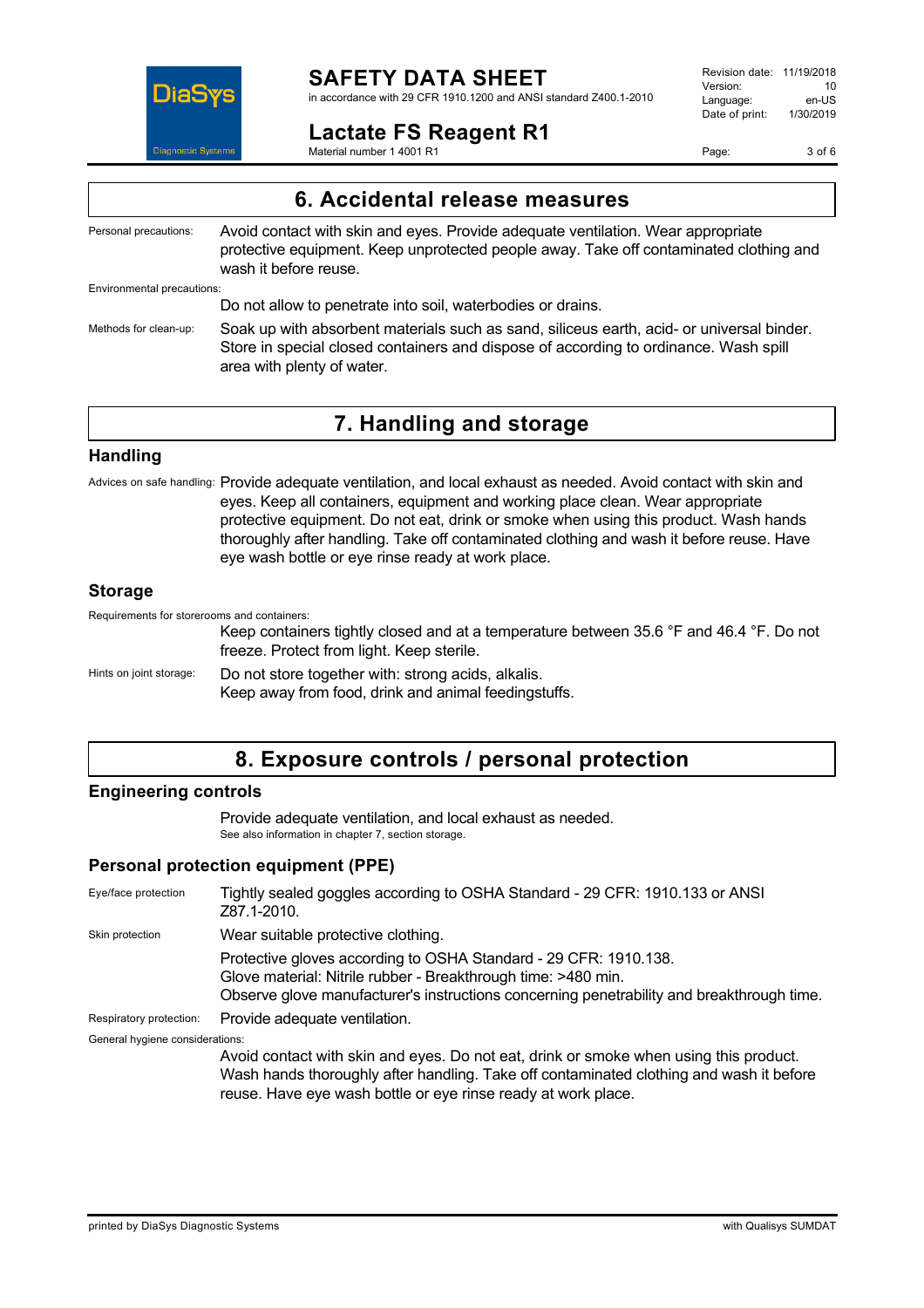

# **SAFETY DATA SHEET**

in accordance with 29 CFR 1910.1200 and ANSI standard Z400.1-2010

**Lactate FS Reagent R1** Material number 1 4001 R1

Revision date: 11/19/2018 Version: 10<br>
Language: en-US Language: en-US<br>Date of print: 1/30/2019  $Date$  of print:

Page: 4 of 6

# **9. Physical and chemical properties**

### **Information on basic physical and chemical properties**

| Appearance:                              | Physical state at 68 °F and 101.3 kPa: liquid<br>Color: colorless, clear |
|------------------------------------------|--------------------------------------------------------------------------|
| Odor:                                    | like surfactants                                                         |
| Odor threshold:                          | No data available                                                        |
| pH value:                                | at 77 °F: 9.0                                                            |
| Melting point/freezing point:            | No data available.                                                       |
| Initial boiling point and boiling range: | No data available                                                        |
| Flash point/flash point range:           | not combustible                                                          |
| Evaporation rate:                        | No data available                                                        |
| Flammability:                            | No data available                                                        |
| Explosion limits:                        | No data available.                                                       |
| Vapor pressure:                          | No data available                                                        |
| Vapor density:                           | No data available.                                                       |
| Density:                                 | at 68 °F: 1.028 g/mL                                                     |
| Water solubility:                        | completely miscible                                                      |
| Partition coefficient: n-octanol/water:  | No data available                                                        |
| Auto-ignition temperature:               | No data available                                                        |
| Thermal decomposition:                   | No data available                                                        |
| Additional information:                  | No data available                                                        |

# **10. Stability and reactivity**

| Reactivity:                        | No data available                                                                              |
|------------------------------------|------------------------------------------------------------------------------------------------|
| Chemical stability:                | Stable under recommended storage conditions.                                                   |
| Possibility of hazardous reactions | No hazardous reactions known.                                                                  |
| Conditions to avoid:               | Protect against heat /sun rays.                                                                |
| Incompatible materials:            | Strong acids and alkalis                                                                       |
| Hazardous decomposition products:  | No hazardous decomposition products when regulations for storage and handling are<br>observed. |
| Thermal decomposition:             | No data available                                                                              |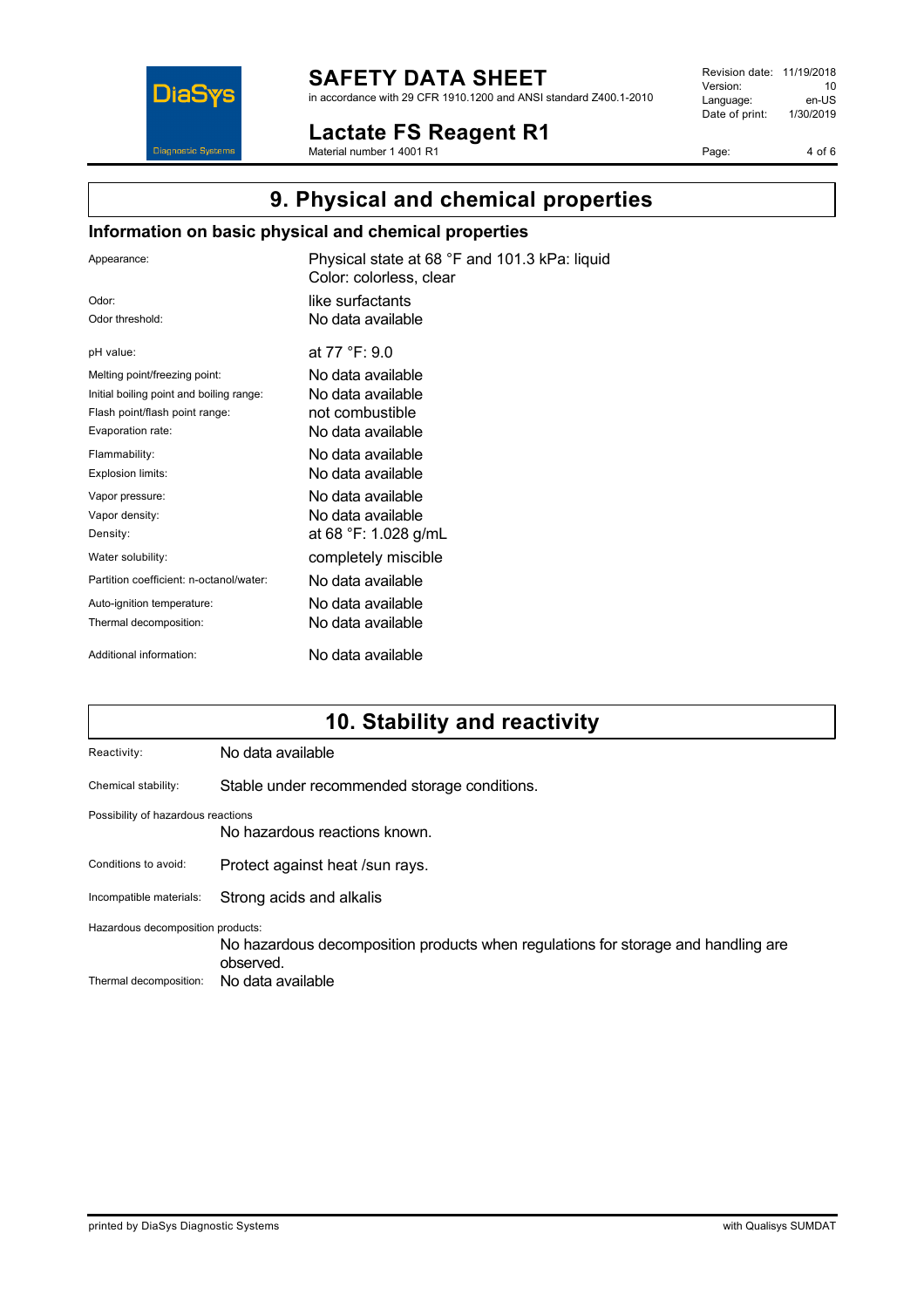

**Lactate FS Reagent R1**

Revision date: 11/19/2018 Version: 10<br>Language: en-LIS Language: en-US<br>Date of print: 1/30/2019  $Date$  of print:

Page: 5 of 6

Material number 1 4001 R1

# **11. Toxicological information**

### **Toxicological tests**

Toxicological effects: The statements are derived from the properties of the single components. No toxicological data is available for the product as such. Acute toxicity (oral): Lack of data. Acute toxicity (dermal): Lack of data. Acute toxicity (inhalative): Lack of data. Skin corrosion/irritation: Skin Irritation - Category 2 = Causes skin irritation. Serious eye damage/irritation: Eye Damage - Category 1 = Causes serious eye damage. Sensitisation to the respiratory tract: Lack of data. Skin sensitisation: Lack of data. Germ cell mutagenicity/Genotoxicity: Lack of data. Carcinogenicity: Lack of data. Reproductive toxicity: Lack of data. Effects on or via lactation: Lack of data. Specific target organ toxicity (single exposure): Lack of data. Specific target organ toxicity (repeated exposure): Lack of data. Aspiration hazard: Lack of data. Other information: Contains Sodium azide (0.95 g/L): After resorption of toxic quantities: Headache, dizziness, nausea, cough, vomiting, spasms, breathing paralysis, CNS disorders, low blood pressure, cardiovascular failure, unconsciousness, collapse.

## **12. Ecological information**

### **Ecotoxicity**

Further details: No data available

### **Mobility in soil**

No data available

### **Persistence and degradability**

Further details: No data available

### **Additional ecological information**

General information: Do not allow to enter into ground-water, surface water or drains.

## **13. Disposal considerations**

#### **Product**

Recommendation: Special waste. Dispose of waste according to applicable legislation.

#### **Contaminated packaging**

Recommendation: Dispose of waste according to applicable legislation. Non-contaminated packages may be recycled.